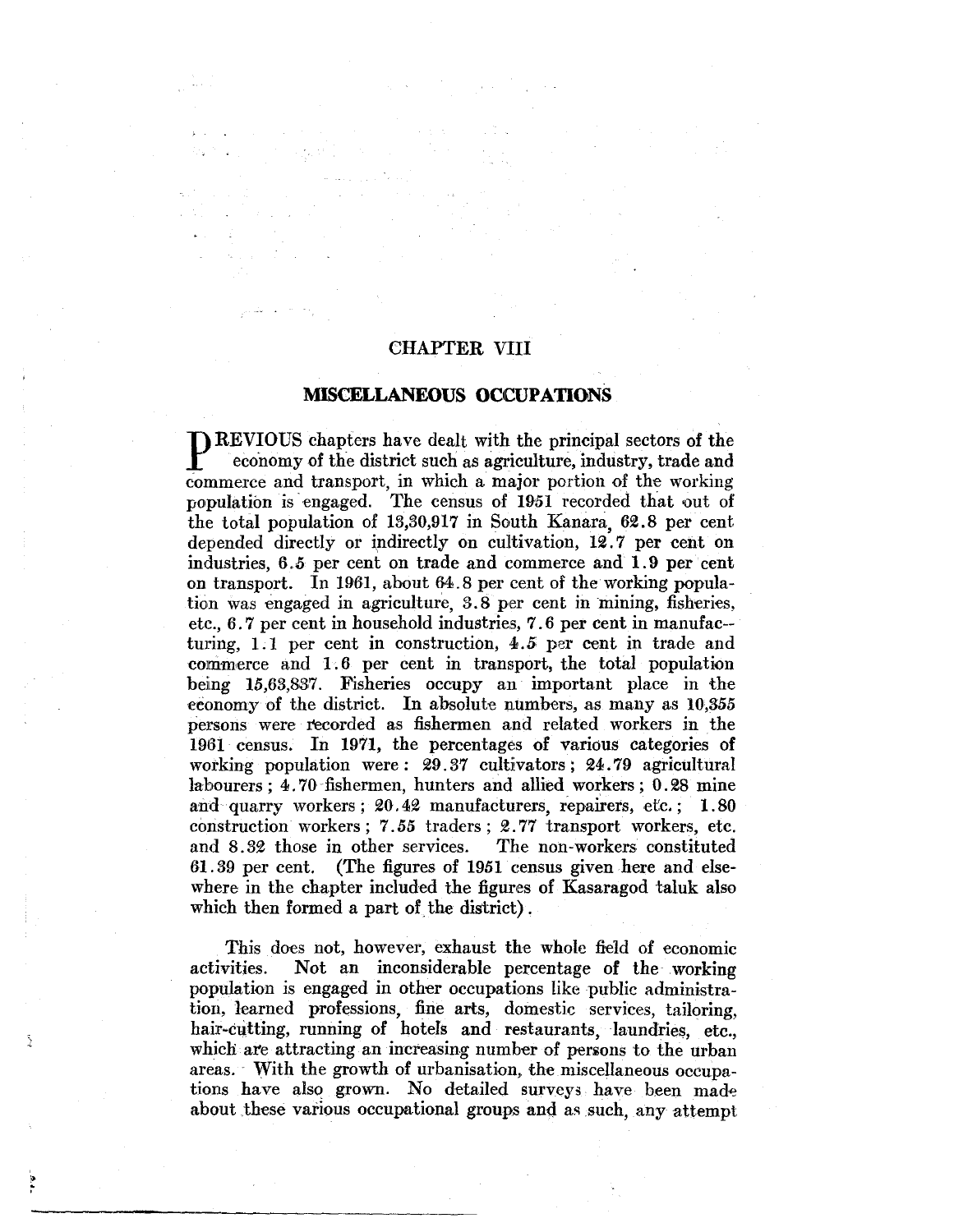to describe these groups would inevitably be limited in scope. Except the census figures, the rest are roughly estimated figures.<br>A considerable number of persons are engaged in the several I ublie

branches of public administration. They include those working **Administration**  in the various offices under the State and the Central Governments and in the establishments of the various local bodies and the village officials. According to the census of 1951, there were 2,925 employees of the State Government, 189 of the Central Government, 382 of local boards and 892 village officers. As per the 1961 census, the number of persons engaged in offices of the Central Government and the State Government stood at *553* and *3',55.9'* respectively; there were also 890 persons in the police force of the State Government. Quasi-Government organisations like municipalities and local boards employed 1,558 persons. These employees enjoy various benefits like security of service, provident fund, gratuity, advances, free medical aid', etc. The bulk of them, of course ,are working under the State Government. Especially, the rise in the volume and variety of developmental activities taken up under the Five-Year Plans has necessitated the increase in the number of employees in this sphere.

In order to maintain statistics of persons engaged in the services of the State Government, the State Bureau of Economics and Statistics has been taking a census since 1959. The first report was published in 1961. This Census gives classification of Government employees as on 31st March of the year for which the census was taken. Since then an annual census was taken for some years. However, these census figures were not complete by themselves as the reports from some of the offices were not received in, time. From 1968 onwards, the figures were compiled only for each department as such and not for each of the districts as a unit. The subjoined statement gives The subjoined statement gives an idea of the number and periodical increases therein of State Government employees in the district.

| SI.<br>No.                  | Year<br>$(as \, on \, 31st$<br>March) |        | Gazetted | $Non-$<br><b>Gazetted</b> | Class IV | Total |
|-----------------------------|---------------------------------------|--------|----------|---------------------------|----------|-------|
| $\mathbb{C}^{\mathbf{1}}$ . | -1959                                 |        | 198      | 3,145                     | 1,545    | 4,888 |
| 2.                          | 1962                                  |        | 209      | 4,439                     | 1,551    | 6,199 |
| 3.                          | 1965                                  |        | 185      | 4.637                     | 1,983    | 6,805 |
| 4.                          | 1968                                  | $\sim$ | 263      | 5,202                     | 2,220    | 7.685 |

A large number of these employees are working in the district headquarters town. In 1968, as many as  $52$  class I officers,  $108$ 

اند.<br>ا

Ĵ.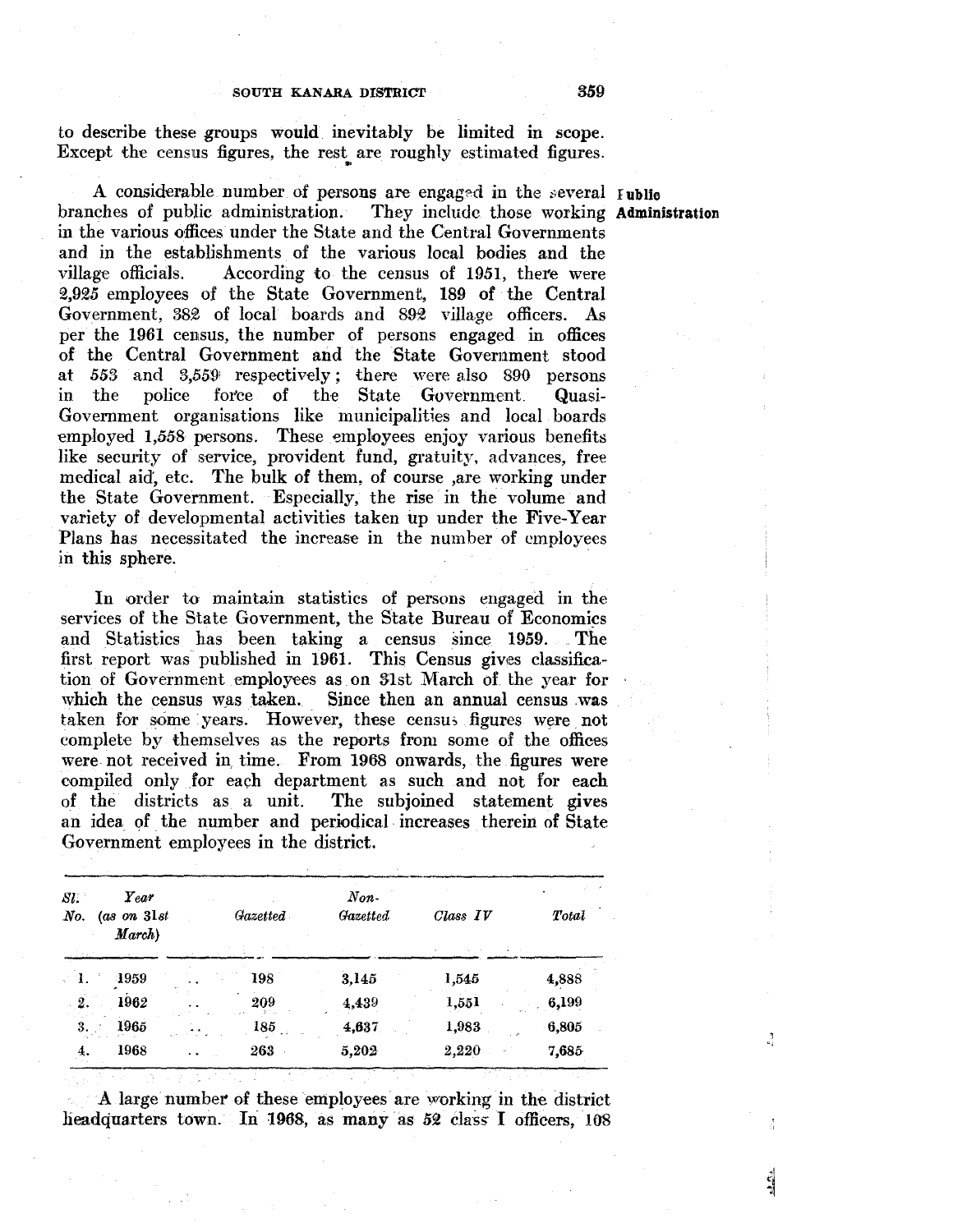class II officers,  $2,313$  class III officers and 1,157 class IV officials were working in Mangalore city. The emoluments of the Government employees have been increased from time to time so- as to enable them, as far as possible, to meet the increased cost of living. It is stated that the Bureau has now (1973) taken up the work of the census of Government employees in order to compile them district-wise.

Learned **Professions** 

The persons coming under the category of learned professions have a good educational background or training in their particular field. They can be classified under various small distinct groups like lawyer's, doctors, teachers, engineers, authors, journalists, , musicians, actors, priests, etc.

*A.rts and letters.-This* broad class covers artists, journalists, authors, actors, etc. The 1951 census recorded that there were 37 artists, sculptors and image-makers, · 32 journalists and *59*  photographers. The number of actors and dancers in the district stood at 554, comprising 520 men and 34 women. The number of musicians and pipers in the district in that year was *559.* .In the 1961 census, about 754 persons were enumerated as artists, writers and related workers. Of these, 483 were musicians and related workers and 475 were males.

- *Teaching Profession.-Among* the learned professions, the educational service has a much larger number of persons than the legal and medical fields. Education has been recognised as ·• a built-in-condition for economic progress " and large funds are being spent on it. In recent years there has been a phenomenal progress in the educational sphere in the district. The number of educational institutions, students and teachers is steadily increasing. In 1951, the total number of persons engaged in educational services and research was 3,675. There were 84 lecturers in colleges, 72 of them being men and 12 women. Besides, there were in that year  $5,254$  school teachers, out of whom  $3,570$ were men and  $1,684$  women. The number of managers of schools in that year was 12. Further, there were, in all, 161 clerks and 170 servants in the educational institutions. In 1961, as many as 9,480 persons were engaged in educational and scientific services. Of these, 8,891 were working in educational services such as those rendered by colleges, schools and similar other institutions of a non-technical type,  $5,717$  of them being males and  $3,174$  females. Of the total figure, 422 were teachers in various colleges, 1,058 in secondary schools and 5,913 in primary and middle schools.

*Medical profession.*-This profession is composed of doctors, dentists, nurses, health visitors, midwives, pharmacists, etc. A large number of them are working in Government, semi-government and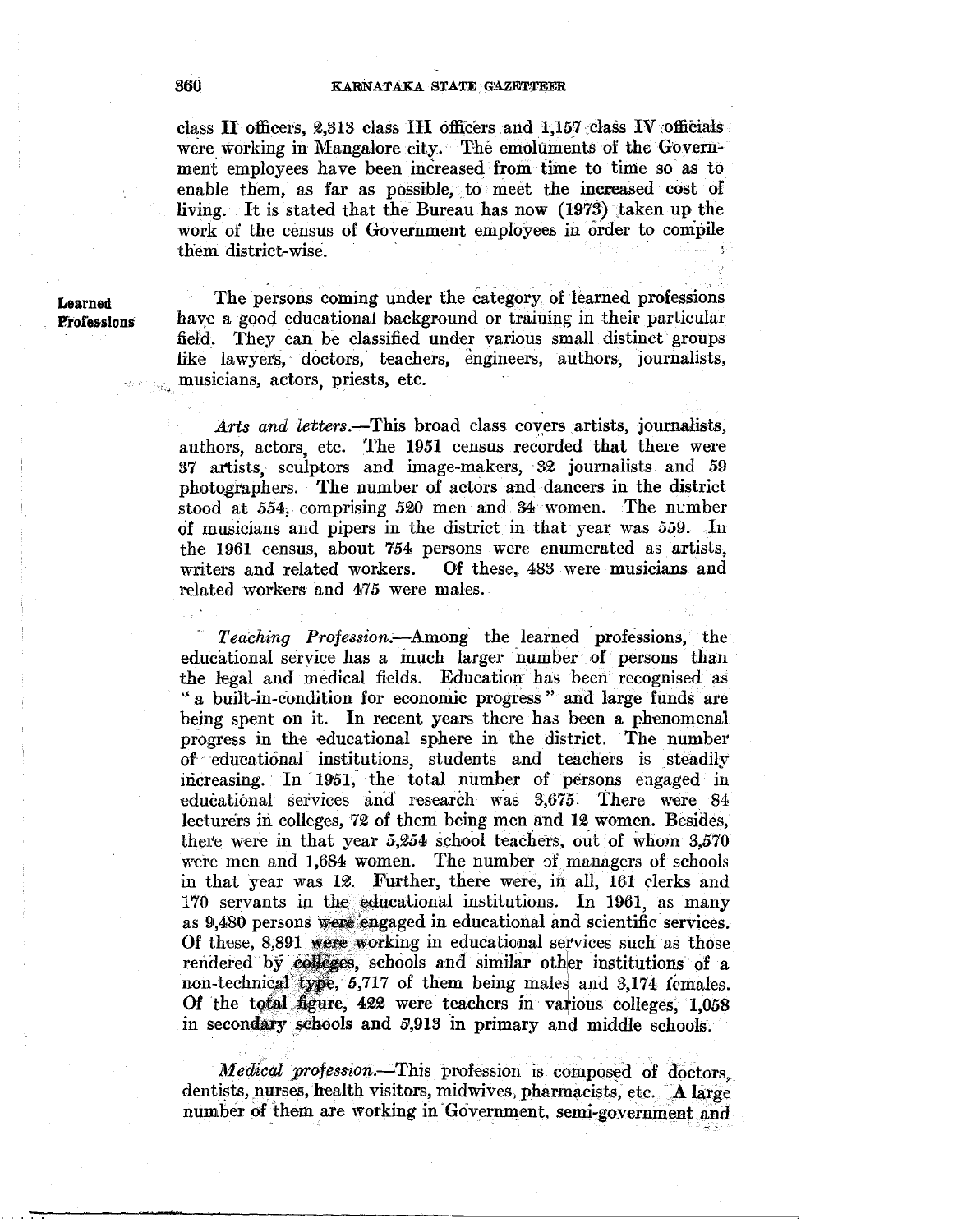private institutions and the rest are in private practice. This profession has been found to be a lucrative one and an increasing number of persons aspire to get themselves qualified for joining this profession. this profession. : ; a Sir 

the left left left left is there were  $102$  registered medical practitioners, 287 of them being men and 15 women. Apart from this, there were 998 practitioners of indigenous systems of medicine. The number of dentists, nurses, midwives, vaccinators . and compounders were 24, 97, 172, 16 and 175 respectively. In 1961 ,the number of physicians, surgeons and dentists stood at 933, of whom 399 were Ayurvedic physicians. 1t was also recorded that there were 1,380 nurses, pharmacists and other medical and. health technicians. Of these, 290 were nurses, 191 midwives and health visitors, 215 nursing attendants and related workers, 195 pharmacists and pharmaceutical technicians and 430 medical and health technicians, etc;

Legal Profession.-The legal profession includes lawyers and their clerks and petition writers. These people serve the commu-. nity in securing justice in civil and criminal matters according to the prevailing Acts and Rules and natural justice. They live in urban areas where the courts are situated. The fee charged by each lawyer varies according to the seriousness of the case and also his popularity. Sometimes it depends upon the capacity of the client to pay. But the client has to pay the fee fixed whether the case ends in his favour or not. Established repuation matters much in this field and it is difficult for new entrants to sustain themselves for the first few years.

The profession demands great ability on the part of persons who enter the field, especially as it has now quite a large number of practitioners. However, there is a special attraction in that it is an independent profession of considerable prestige giving a good deal of scope for participating and rising in public life. In 1951, there were 221 lawyers and 337 clerks of lawyers and petition writers in the district. All of them were men. As per the 1961 census, there were 421 jurists, eight of whom were females. Out of the total number of jurists, 305 were classified as legal practitioners and advisers. According to the figures furnished by the Secretary, Mangalore Bar Association, there were 174 memberassociates in  $1971$  as against  $192$  in  $1962$ . The decrease in the number of members is attributed to the fact that many of them have settled in other towns consequent on the opening of courts there.

The working proprietors are those who are self-employed in **Working** shops and other establishments of their own. A good number of **proprietors** them can be found in urban centres. While the proprietors of bigger establishments employ shop assistants, salesmen and the like,

一天大的 医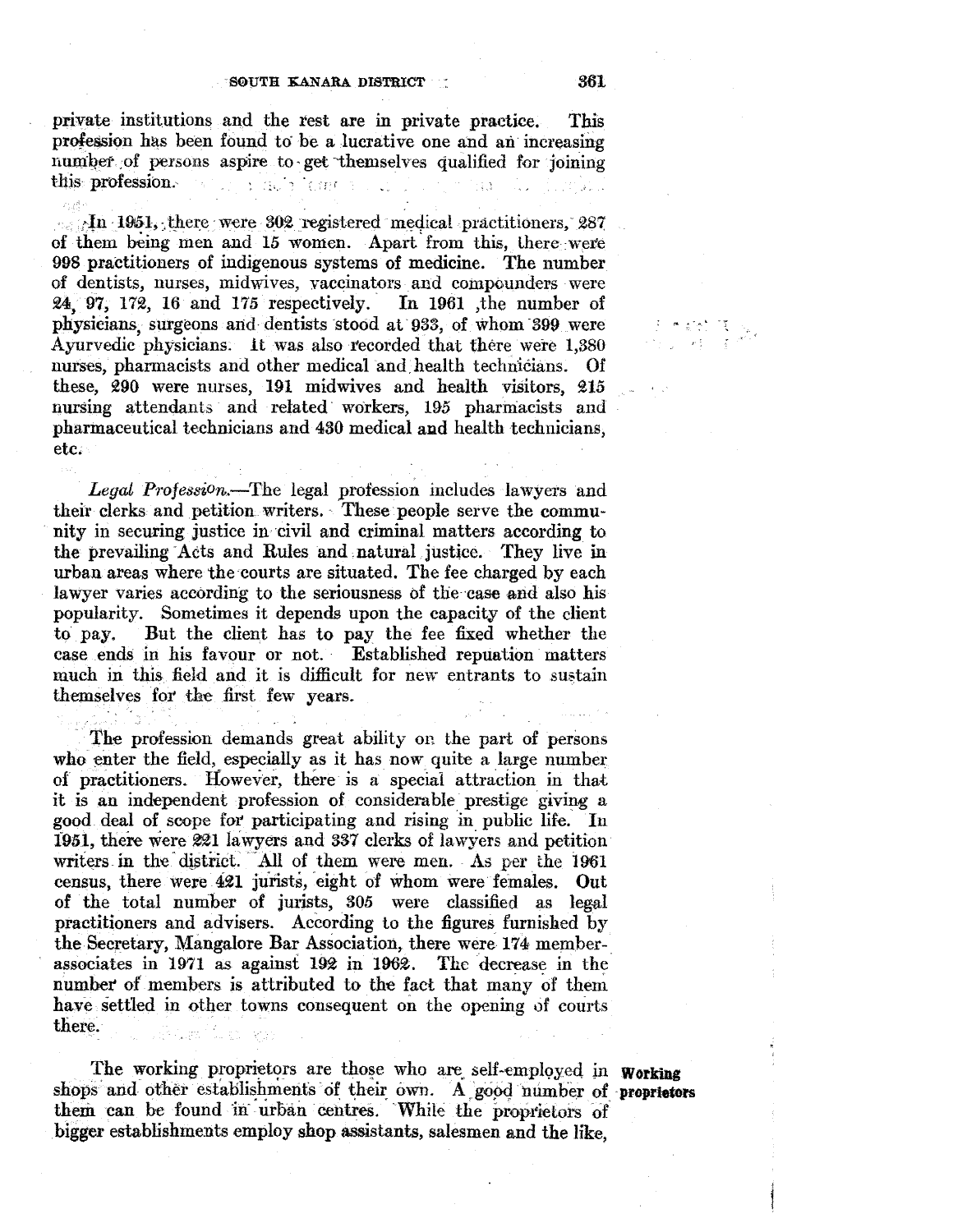the smaller ones are managed by the proprietors themselves who may take the help of members of their own family. According to the 1951 census, there were 8,875 general merchants and shopkeepers, 690 cutlery dealers, commission agents and brokers in cutlery,  $5,182$  fish merchants,  $2,469$  dealers in foodstuffs,  $1,090$ beeda and beedi sellers, and 1,185 cloth merchants. Ten years later, *i.e.*, in 1961, there were 18,952 working proprietors in wholesale and retail trade, included in whom were hawkers, pedlars and streetvendors numbering about 6,445.

**Hotels and Restaurants** 

The hotel industry is a flourishing one in South Kanara. The name 'Udipi' has earned a wide reputation in the country as distinguishing a class of hotels and restaurants noted for tasty dishes and good facilities and management. The 'Udipi hotels' managed by enterprising men from this district are to be found in various parts of the country.

The hotel industry in South Kanara may be classified as urban, semi-urban and rural, depending upon the location. With the rapid development of transport and consequent easy access to place to place, boarding and lodging establishments, coffee and tea clubs, meals hotels and cool drink shops have emerged in large numbers. In the urban areas like Mangalore, Udipi, Puttur and Coondapur, the hotel industry is developed on modern lines in recent decades. Well-planned and comfortable lodging houses with facilities for board are found in all towns. In severai other places like Moodabidri, Mulki and Ullal, lodging faeilities are available but not on modern lines. In the smaller places, the rooms are cheap, and are sparsely furnished, with hardly any sanitary conveniences. Generally, in the rural areas, there are hardly any facilities for lodging.

In addition to boarding and lodging houses, restaurants abound in the urban areas where an attractive bill of fare is provided. There is keen competition in the restaurant business. Wooden tables have been replaced by marble-topped tables and comfortable chairs or sofas are provided. Ceiling fans are quite common in the restaurants situated in the urban areas.

Restaurants, where only refreshments are served, are opened in the early hours of the morning. The morning and evening hours are very busy and customers form a constant stream. In the semi-urban areas, restaurants are not well planned and the customers, who patronise them, too are not very particular. Though tables and chairs have been provided, they are of a rough type. In the rural areas, restaurants have no other facilities except a few long wooden benches with rough tables in some places. Dishes in many of them are being supplied on leaves and coffee or tea is. served in brass or aluminium tumblers.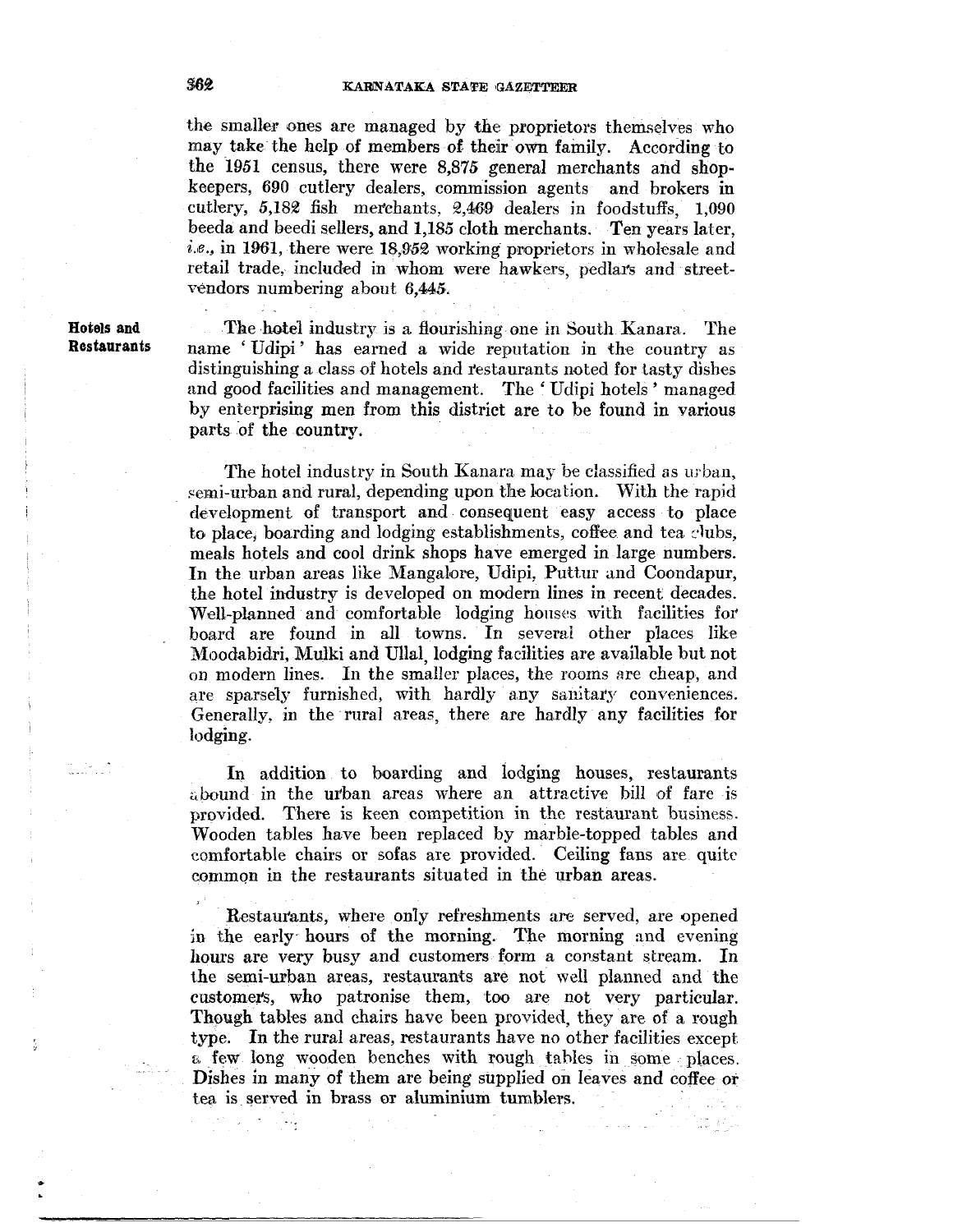Boarding and lodging facilities in places like Mangalore may **Boarding and** be said to be of two varieties; first class and second class. In a Lodging few establishments in Mangalore, delux facilities are available; air-conditioned single rooms with radio and telephone facilities are provided in them. In the first class variety, the set-up and the furniture and the service are better. The rooms are well-ventilated and reasonably furnished. A oot with a comfortable mattress and a bedsheet are provided and a table with a dressing ;mirror, a coat-stand and a water-jug are the other usual artieles generally provided. In the second variety, single, double and treblebedded rooms with some furniture with or without fans are provided at moderate rates. In the semi-urban areas, lodging houses have only 'charpoys', three, four or five in a long room, or a dozen in the long *verandah*.

There are " pan-supari " shops attached to many of the lodging houses and restaurants. The dining halls are spacious and food is served generally on the tables, while there is provision in some of them for squatting on *manes* and eating in a separate room. Many of the lodging houses, especially in semi-urban areas, have no buildings of their own. They are housed in rented buildings, the upstair rooms being used as lodging rooms.

Meals in the hotels are usually of a standard type. Monthly ticket books at concessional rates are also issued for regular boarders. The food consists of rice, *sambar* and *rasam,*  sometimes *pachadi, puri* or *chapati*, vegetables, pickles and *happata* with butter-milk or curds at the customer's choice. There are a good number of non-vegetarian hotels and restaurants serving various dishes made of mutton, poultry, fish, etc., which cater to the needs of customers who prefer them.

In the residential hotels of a medium type, the cost of equipment may range from Rs.  $20,000$  to Rs.  $25,000$ . The premises of boarding and lodging houses are larger and better than those of restaurants. The boarding hotels provide meals two times a day. There is also facility for baths for which an extra charge is made. The residential hotels, besides providing accommodation and two meals a day, also supply tea or coffee in the morning and afternoon. The customers can be classified as regular members or monthly boarders or lodgers and casual visitors. Monthly boarding charges vary from about Rs. 60 to Rs. 90 and more, whereas a casual customer has to pay from Rs.  $1.25$  to Rs. 2.50 per meal. The number of regular members taking meals in the case of small establishments may be about 20 and the number of casual boarders which fluctuates may be between 15 to 25. The larger establishments may have as many as 50 to 80 regular members and an equal number or more of casual boarders. Rice, vegetables, pulses, spices, wheat, oil, milk, ghee, ete. form the bulk of the raw materials. The larger establishments purchase the

 $\int_0^4$ 

asteknat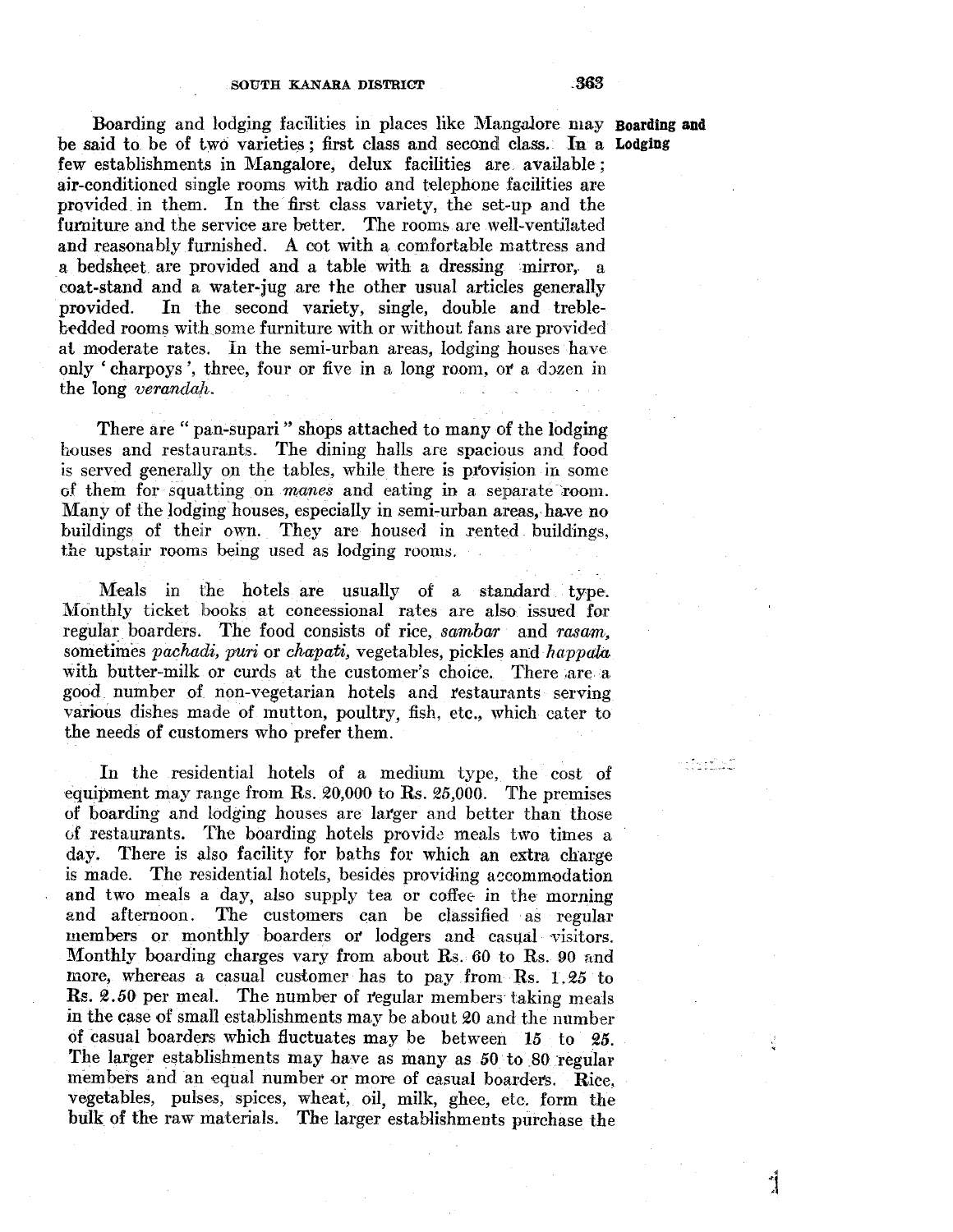raw materials from the wholesalers, whereas the smaller ones purchase on a retail basis. The daily cost of raw materials may be between Rs. 30 and Rs. 80 in the small establishments, between Rs. 100 and Rs. 150 in the medium establishments and between Rs. 150 and Rs. 500 in the bigger establishments. Generally, the Mangalore establishments have more turnover than their counterparts in Udipi, Coondapur, Karkal, etc. The monthly earnings of a small or medium sized establishment ranges from Rs. 300 to Rs. 600. The owners of the bigger establishments earn between Rs. 600 to Rs. 1,500 a month and a few large and decent boarding houses and hotels in Mangalore earn much more.

The industry provides whole-time employment throughout the year. According to the census of 1951, there were 817 hotel-keepers with 9,073 employees in the district (including Kasaragod taluk). With the growth of industries and commerce, the number of hotels and restaurants in the district is increasing. In 1961, 11,618 persons were recorded as engaged in this industry. Of this total figure,  $10,587$  were males and  $1,034$  females. **These** were spread all over the district, the total number working in the urban areas being 3,890. All the workers in these establishments are given free tiffin and meals, the cost of which varies from Re. 1 to Rs. 2 a day. The wages vary from Rs. 30 to Rs. 50 per month in the case of workers like table clearners, cleaners of vessels, etc. and from Rs. 75 to Rs. 200 in the case of cooks, in addition to the above free tiffin and meals. Before the introduction of the Shops and Establishments Act, there were neither fixed house of work nor were there any holiday facilities for these workers. Now their service conditions have much improved. They have a weekly holiday, and in addition other leave facilities at 20 days per year.

**Bakeries** 

In almost all towns, there are bakeries where bread, biscuits. cakes, etc., are prepared and sold locally. Most of these bakeries are small in size, each engaging about two to four persons. A few larger ones engage about a dozen persons. Many of the bakeries are family establishments where the owners, with the help of the members of the family, run the concerns. The 1961 census recorded that there were, in the district, 723 bakers, confectioners, candy and sweet-meat makers, of whom 582 were men. As many as 393 of the total number resided in the urban areas. This eccupation provides full-time employment throughout the year.

The equipment of a bakery consists of a large wooden table to prepare the dough, an oven with its accessories such as tin travs. small iron-sheet boxes, moulds, cupboards and baskets. The cost. of equipment in general may range from Rs. 1,500 to Rs. 3,000 depending upon the size of the establishment. Most of the bakeries are housed in rented buildings, the rent varying from Rs. 50 to  $\mathbf{\hat{R}}s$ . 150 per month. The work is done mostly by the physical

364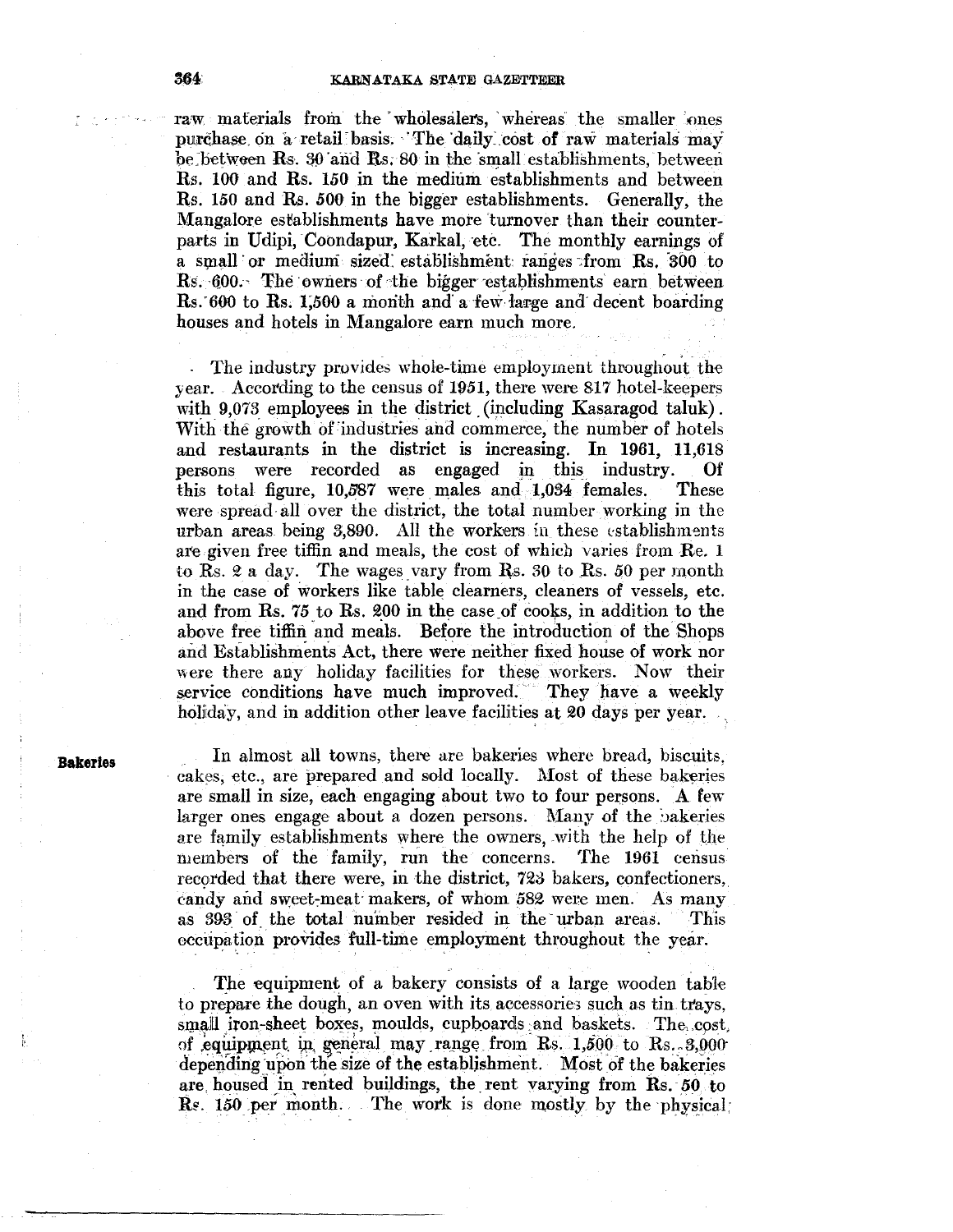#### SOUTH KANARA DISTRICT

labour of experienced persons and there is no clear-cut division of labour. The major portion of the work, which requires some skill and also entails greater physical labour, is done by the more experienced and stronger persons and the rest is done by others. The raw materials that are required are wheat flour, sugar, yeast, butter, flavouring essence, eggs, etc. Wages of employees are paid in cash. The monthly wage of an adult employee varies from about Rs. 80 to Rs. 100, whereas boys are paid between Rs. 50 and Rs. 80 per month. These wages are paid either weekly or monthly.

The bakeries sell most of their products to hotels and restaurants which are found in large numbers in the district. Some of them maintain their own shops where they sell their products and a few bakeries employ boys for carrying their goods from door to door. In addition to the products manufactured by the bakeries in the district, varieties of biscuits are imported from Bombay, Madras, etc., in closed tins by cutlery dealers and these find a ready sale in Mangalore and other towns. In the case of small establishments, the earning of the owner may be between Rs. 250 and Rs. 400 per month and in the case of larger establishments, it may be between Rs. 400 and Rs. 600 and more per month. The annual turnover of this occupation is estimated at about Rs. three lakhs per year. It is thus an important occupation in this district.

Domestic services include personal services rendered by cooks, Domostic domestic servants, etc. The total number of cooks in 1951 stood services at 1,094 and domestic servants at 3,690. According to the 1961 census, the total number of domestic servants, cooks, etc. was 7,983, of whom 5,114 were women. As many as 4,543 persons Their monthly wages of them were living in the urban areas. may be put at Rs. 30 to Rs. 60 and in addition, many of these workers are provided with free food and clothing and sometimes shelter. Those who are not given food and clothing, get a higher rate of wages. Many middle class families engage servants on a part-time basis for attending to various items of routine domestic work.

The occupation of tailoring is attracting an increasing number railoring of persons to Mangalore, Udipi, Coondapur, Puttur and other important places in the district, though a good number continue to have their business in the rural areas. According to the census of 1951, there were on the whole, 2,366 tailors in the district, of whom 2,211 were men and 115 women. In 1961, the total number of tailors, cutters and related workers stood at 3,695, of whom 3,369 were men and 326 were women. Out of the total number. as many as 1,589 were in urban areas. A majority of the tailoring firms are small establishments where the owners, with the help of one or two relatives, carry on the work. In bigger concerns, about 5 to 8 persons are engaged on the basis of payment of

ા જેન્દ્રમાં સ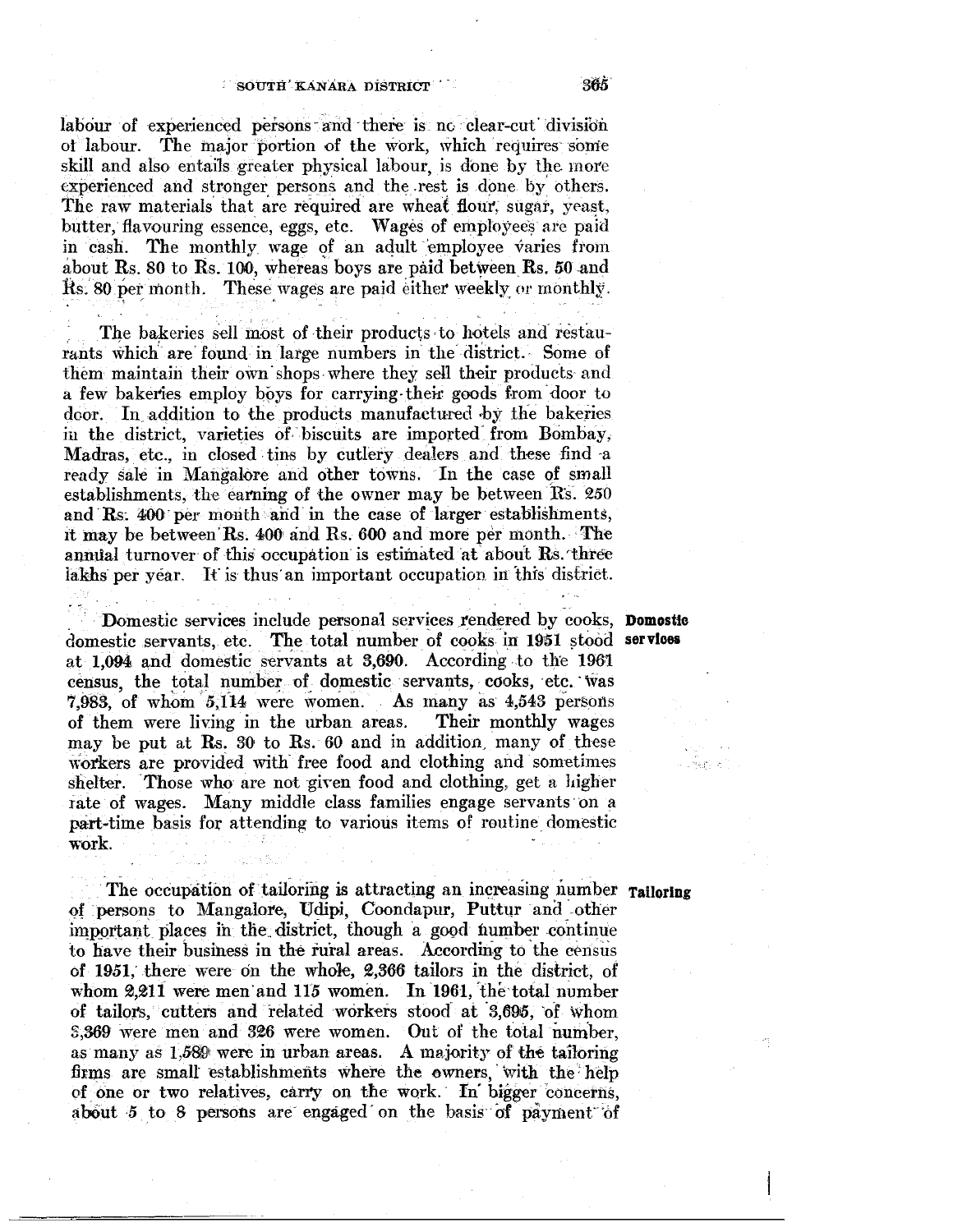either time-wages or piece-wages. This occupation provides employment throughout the year.

The equipment consists mainly of sewing machines, scissors, tables, cupboards, ironing machines, etc. The capital invested may range from Rs. 800 to Rs. 2,500 in the case of smaller firms employing one or more outsiders and from Rs. 2,500 to Rs. 5,000 in the case of firms employing five to six persons. Some establishments, who have prospered, have also supplemented their occupation with arrangements for sale of readymade clothes. Sewing machines are purchased generally on instalment basis from the local agents of the manufacturing companies. There is no division of labour in small establishments. But in the larger ones, this is in evidence. The owner or, in some cases, a specialist, takes measurements, cuts the cloth according to the measurements and stitches only a few important clothes like woollen or silk coats or trousers. The other workers stitch ordinary clothes. Minor pieces of works like preparing button-holes and stitching buttons are done by boys.

Customers usually purchase the cloth and give it to the tailors for stitching. The materials required by the tailors are purchased in the local market and the cost of the materials may range from  $\text{Rs.}$  200 to  $\text{Rs.}$  500 per month according to the size of the business.

The value of the business done daily may be estimated as varying from  $\mathbf{R}s$ . 8 to  $\mathbf{R}s$ . 36 according to the size of the establishment. During the marriage season and on other festive occasions, the tailors are very busy. During such periods, some of the leading tailoring shops do good business, often to the extent of Rs. 100 to Rs. 200 a day.

**Laundries** 

Laundries are many in Mangalore, and in each town in the district there are a few laundries. A majority of these are family concerns where the owners with the help of the members of their families carry on their business and only the bigger establishments employ. a few workers. The equipment in most of the laundries consists of some iron boxes, one or two large tables for ironing and one or more show-cases for keeping washed clothes, the total cost of which may vary between Rs. 400 and Rs. 600. The materials required for carrying on the work are soap, washing soda, blue powder, petrol and charcoal for ironing (where electricity is not made use of). A special type of soap powder, which is costlier than the odrinary one, is used for washing silks and other costly clothes. Electricity and machinery are used by the bigger shops which do dry-cleaning of woollen and silk clothes and for ironing.

In 1951, there were 19 big laundries where hired labour was employed, of which 12 were in Mangalore city alone. The total number of workers employed by these laundries was 50 (39 males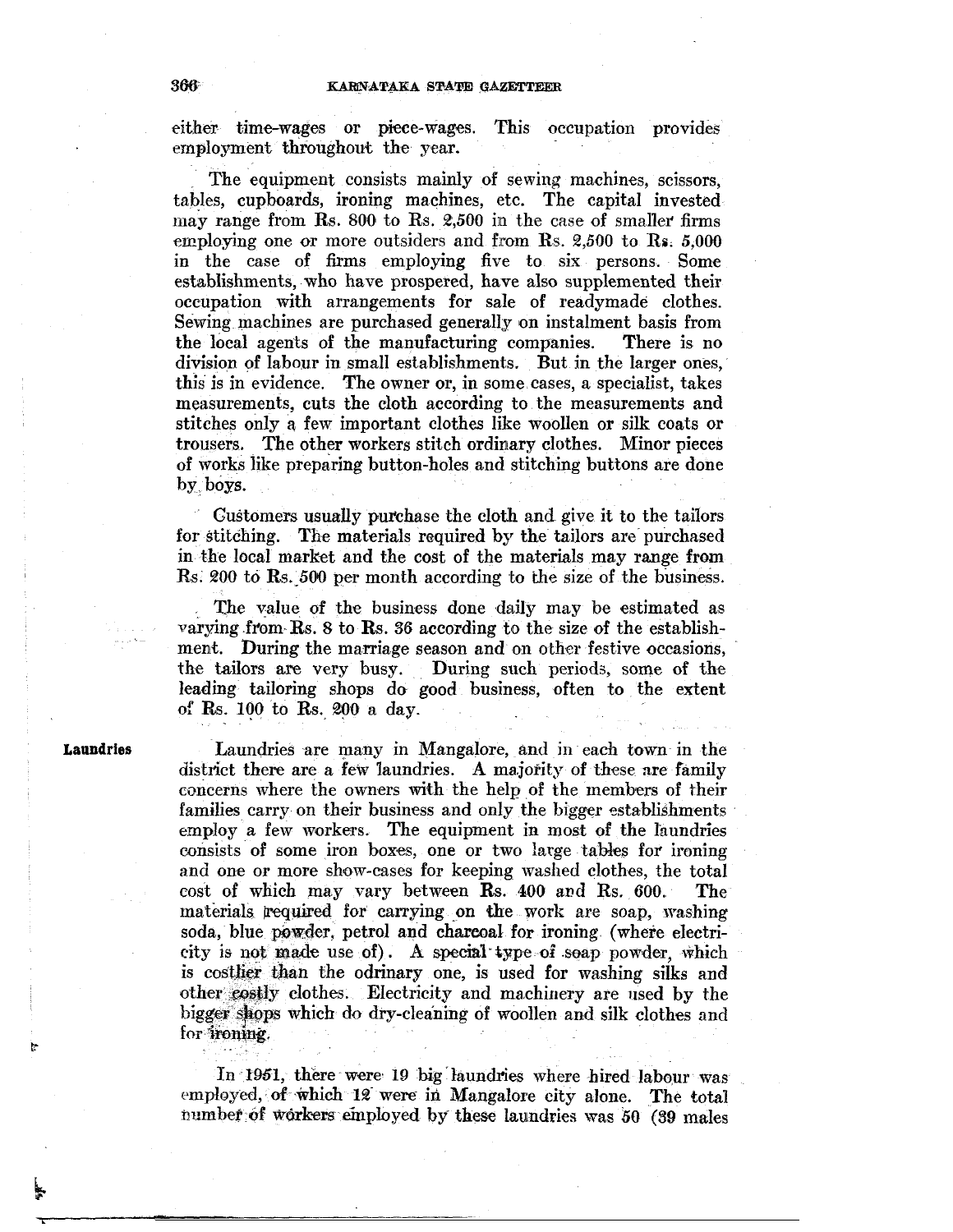and 11 females). Apart from these, there were 32 washing concerns where the members of the family and the relatives of the owners only worked. According to the census of that year, the total number of persons, who may be described as washermen, was 771 consisting of 480 men and 291 women. The figures included those of Kasaragod taluk also which formed part of the district in 1951. According to the 1961 census, there were 771 launderers, drycleaners and pressers, of whom 252 were males.

The majority of the laundries are housed in rented buildings,  $occupying one or two rooms.$  The rent may vary from Rs.  $20$ to  $\hat{R}s$ .  $30$  in the case of small establishments and  $\hat{R}s$ .  $30$  to  $\hat{R}s$ .  $60$ in the case of bigger ones. There are no definite hours of work for operations like washing, cleaning, bleaching, etc., all of which are carried on at home. The occupation provides employment throughout the year. The old system of house delivery of washed clothes is still in vogue, besides delivery at th'e laundries, particularly in Mangalore city. Business in the laundries is slack during the rainy season. A few establishments also undertake dyeing work, besides washing. Many poor people generally do not give clothes to laundries. Some middle-class people are also used to washing their clothes at home and sometimes they get them ironed in the laundries, especially for festive and marriage occasions. The earnings of the owners, including the members of the family, range from Rs. 100 to Rs. 400 per month depending on the size of business they do. The earnings of the laundries which specialise in dry cleaning of clothes, are naturally higher.

In 1951, there were about 800 hair-cutting saloons in the Hair-cutting district, which gave employment to more than 1,300 persons saloons (including those persons in Kasaragod taluk which formed part of the district in 1951). The advance of fashionable ideas has made people in the rural parts also to have the habit of taking frequent shaves. According to the 1961 census, there were 1,538 barbers, hair dressers, beauticians and related workers in the district. The initial capital required is not much and the equipment is simple The equipment consists of a couple of chairs big mirrors, scissors, razors, combs, cropping instruments, pincers, nail-parers and leather straps to sharpen razors. The cost of the equipment may range from Rs. *500* to Rs. 1,000 in the case of small shops and from Rs. 1,000 to Rs.  $2,500$  or even more in the case of a few saloons well equipped and nicely decorated.

The saloons have to incur current expenditure on oil, soap, face powder and other toilet requisites, lighting charges, etc. The average daily expenditure may vary from Rs. 2 to Rs. 10 according to the size of the business. The monthly earning of one-man establishments may amount to about Rs.  $\delta\hat{\theta}$  and those of larger ones may range from Rs. 100 to Rs. 150 a month per person.

En Arabi

h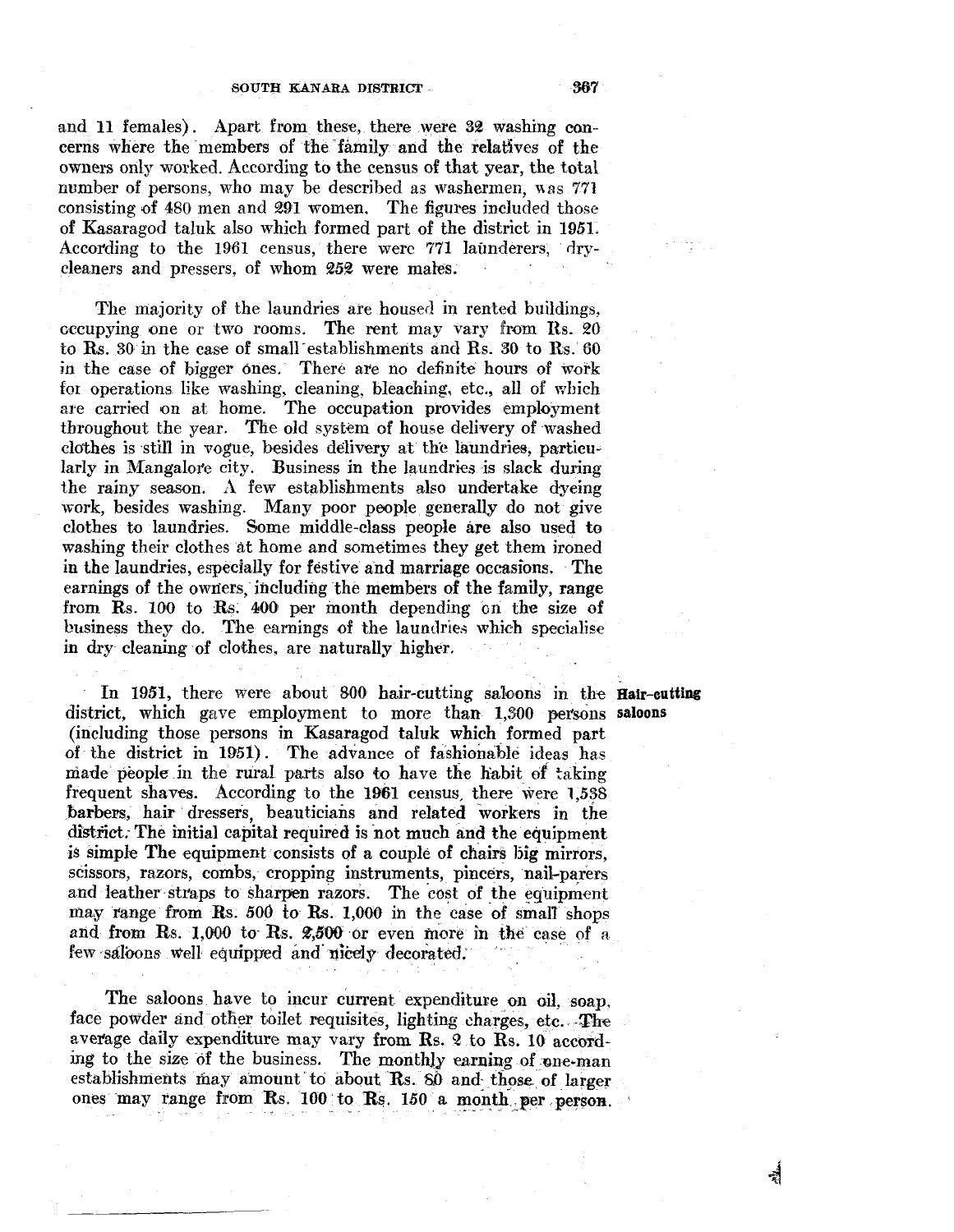The monthly earnings of a few large and decent saloons, situated in busy localities, are much higher. In many of the villages, the individual barbers go round to the· houses of their customets for shaving and hair-cutting. In the urban areas only a few people call the barbers to their residences.

**Florlats** 

The· South Kanara district has a luxuriant vegetation and  $\mathfrak{X}^+_{\mathfrak{X}}$ flower plants are grown to a considerable extent. Being a coastal area with excessive humidity, flowers usually grown in the plateau are not grown here except jasmine which is a popular variety. The plants of this flower are grown, for instance, in the areas of Bijai, Derebail and in the neighbourhood of Mangalore city. Roses of different varieties-white, red and pinkish-are grown in private home-gardens. The whitish and pinkish jasmine is largely grown in Udipi ·taluk, particularly in Shirva, Shankarapura and Katpadi. Usually, the pre-monsoon period from February to June is the flower season. With the great improvement in transport facilities, flowers are procurable from the old Mysore region and they have also a good sale on important festive days, especially in the pilgrim centres. Some merchants get loose flowers from Bangalore for supply to marriage parties and also to the various temples on important occasions. With the recent facility of air transport, many well-to-do families in Mangalore are able to get flowers from Bangalore through established florists. The jasmine flowers are also exported from this district to Bombay by air.

The daily supply of flowers for domestic use is made through florists who have built up a well-organised trade. The flower merchants obtain their supply from owners of gardens and the retailers get their requirements from the farmers. The bulk of retail trade is handled by women more than men, because they are more suitable for the artistic work of stringing flowers into garlands. A good number of Roman Catholic women, sitting in vantage places, attend to the sale in Mangalore. Flowers are sold also in front of some temples, in market places, etc. The retail sellers buy loose flowers and make them into acceptable varieties like strings, garlands and bouquets. The usual places where florists congregate in Mangalore town are the Mangaladevi temple, Webster Market, Kadri temple, Ganapati temple, Hampanakatta bazaar, Kodialbail bazaar, etc. In Udipi, many florists gather in the car street near the Krishna- temple. In Dharmasthala, Kollur and Subramanya, florists keep their shops on the two sides of the roads in front of the temples.

The ordinary flower-sellers carry on their business in the morning hours and in the evenings. They usually get loose flowers on payment of a stipulated advance and pay the balance after the business hours. Each retail seller may get loose flowers worth about five to ten rupees, paying some advance and the rest is paid in the evenings. The profit may range from 15 to 30 per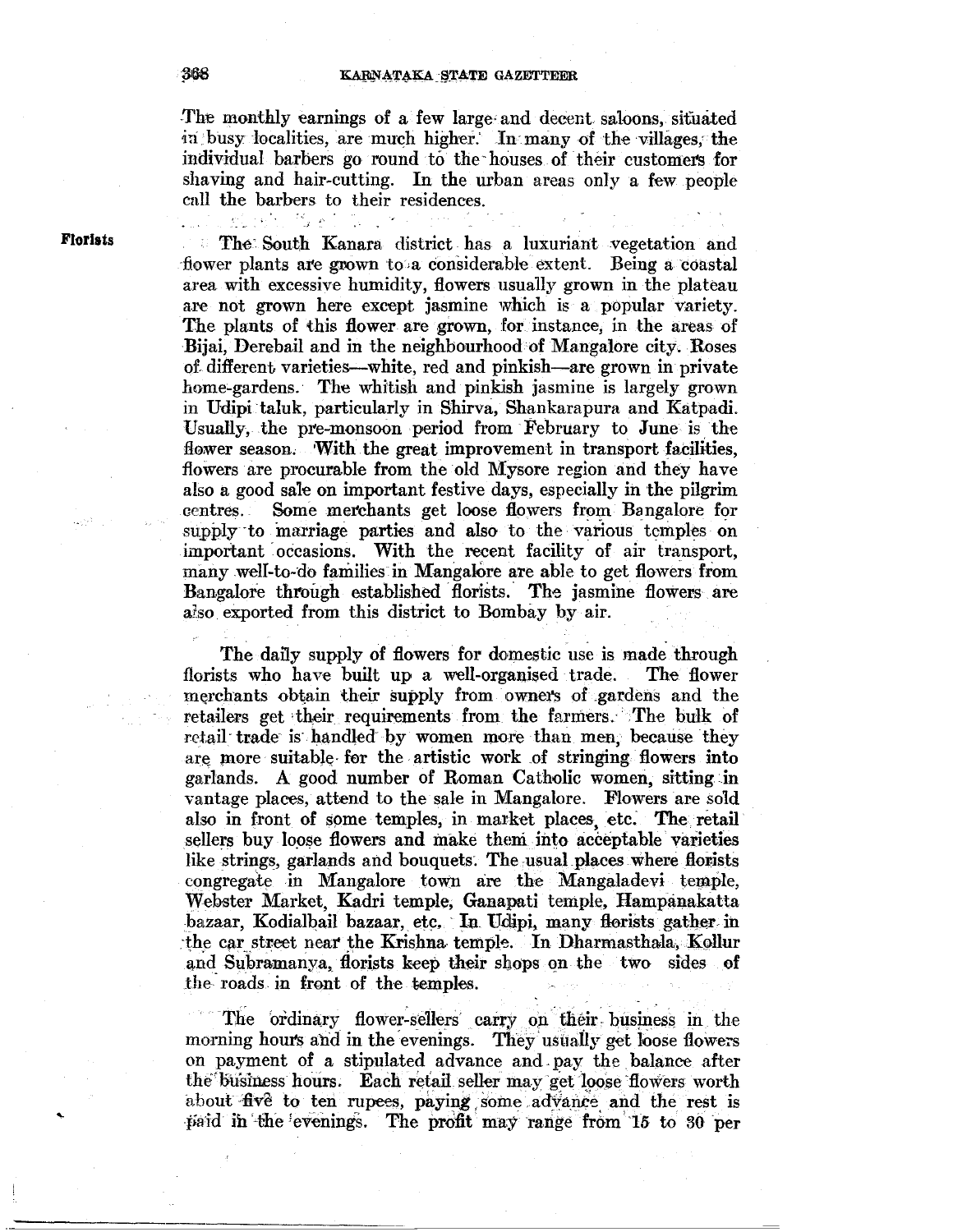cent on special occasions and  $10$  to 15 per cent on ordinary days. The retail-flower-sellers sit in rows, each with a basket and a tray, and prepare flower strings and spread them on the trays for display. The stringed flowers are sold by the length.

The bigger florists have their own shops in the bazaars and they may employ one or more workers to make garlands, strings, and bouquets, etc., which are displayed. They have to meet the cost of the bulk supply of flowers, the cost of appurtenances, the rent of the shop, etc. Flowers from gardens are obtained either off payment of ready cash or on a loan basis. The profit yield may work out to 15 to 25 per cent and, at times, even more for these shop-keepers. There is also a good flower business at Udipi, because of the eight *mathas* and the celebrated Shri Krishna temple. Flowers have to be poured in for the daily pujas and every pilgrim who visits the temple, makes it a point to take at least a yard of stringed flowers to the temple. Florists in this place have their own stalls in rows and do brisk trade.

An article peculiar to this district and differing in shape from stone workers similar ones made elsewhere, is the grinding stone made of granite. It is a semi-circular, oval~shaped block with an oval bottom and a round hole in the middle of the circle. It has another oval-shaped block within and laying with one end so shaped as to fit in the hole in the larger block. These two together make the grinding stone which is used for grinding curry stuffs, rice, wheat, etc. The price of the grinding stone varies from Rs. 5 to Rs. 10 according to its size and quality.  $A$  grinding stone of an ordinary size takes about four days to make. A class of people called Kallu-kuttis used to make such- articles formerly, but the industry is now taken up by others also. Mile stones, slabs for temple door-frames, idols and other figures for temples, etc,, are also made of granite.

In two villages in Karkal taluk (Naravi and Kutluru), utensils are made from soapstone. Big and small vessels are prepared for storing grain and for cooking and cake-making. This occupation is carried on in addition to agriculture. A man can make articles worth about Rs.  $3$  to Rs.  $4$  a day. Articles worth Rs. 3,000 to Rs. 5,000 are made every year by  $15$  to  $20$ families in those two places. They are sold in villages and shandies. The demand for them is due to their not being as brittle as earthen-ware nor as costly as metal-wares. These vessels are fairly durable but they require to he carefully handled. These utensils find a market in the district itself.

In addition to the above-mentioned two classes of workers, who are found engaged in stone work, there are also others who work in construction units. They prepare stone slabs, size

a shekarar 20<br>Bana katika

S.K.D.G. *24*